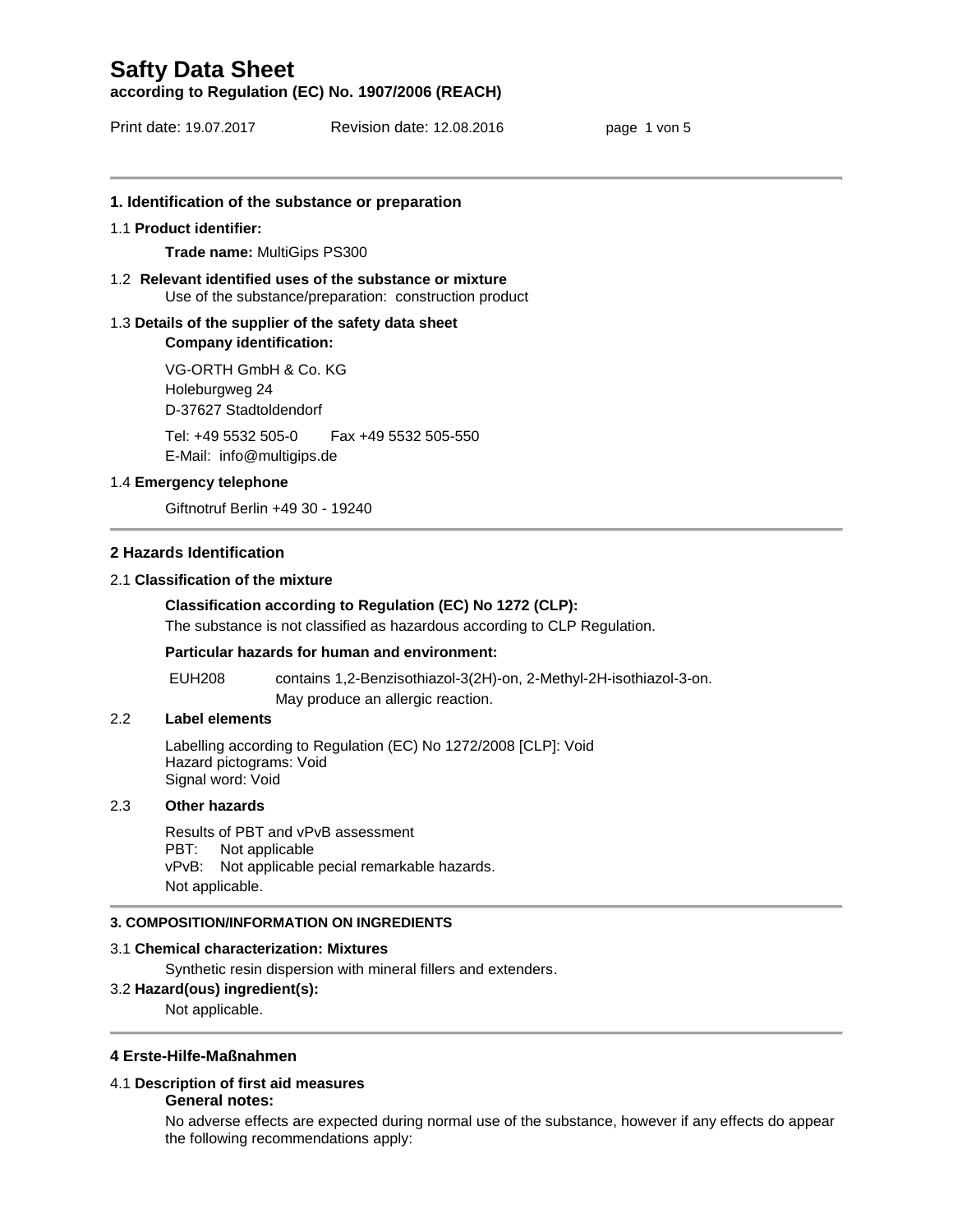### **according to Regulation (EC) No. 1907/2006 (REACH)**

| Print date: 19.07.2017<br>After inhalation | Revision date: 12.08.2016                                               | page 2 von 5                                                                                             |
|--------------------------------------------|-------------------------------------------------------------------------|----------------------------------------------------------------------------------------------------------|
|                                            | Provide fresh air. Get medical attention. Seek medical advice.          |                                                                                                          |
| After contact with the skin                |                                                                         |                                                                                                          |
|                                            | Wash with plenty of water and soap. Do not use solvents or thinners.    |                                                                                                          |
| After contact with the eyes                |                                                                         |                                                                                                          |
|                                            | eyelids apart. If necessary seek medical advice.                        | In case of contact with eyes flush immediately with plenty of flowing water for 10 to 15 minutes holding |
| <b>After ingestion</b>                     |                                                                         |                                                                                                          |
| advice.                                    |                                                                         | Rinse mouth immediately and drink plenty of water. Do not iduce vomiting. If necessary seek medical      |
|                                            | 4.2 Most important symtomps and effects, both acute and delayed         |                                                                                                          |
| Symptoms:                                  | not data available                                                      |                                                                                                          |
| Hazard:                                    | not data available                                                      |                                                                                                          |
|                                            | 4.3 Indication of any immediate medical attention and special treatment |                                                                                                          |

No further relevant information available.

### **5. Firefighting measures**

### 5.1 **Extinguishing Media**

The product is not flammable. **Suitable extinguishing media:**  All extinguishing agents are suited. Use fire extinguishing methods suitable **Unsuitable extinguishing media:** Water with full jet.

### 5.2 **Special hazards arising from the substance or mixture:**

In case of fire hazardous decomposition products may include: carbon monoxide, carbon dioxide and unburnt hydrocarbon.

Not let water into drains

### 5.3 **Advice for firefighters**

Use personal protective equipment. Wear self-contained respiratory protective device.

### **6. Accidental release mesures**

### 6.1 **Personal precautions, protective equipment and emergency procedures**

Avoid contact with eyes and skin. Product can forms slippery surface.

### 6.2 **Enviromental precautions**

Do not allow to enter sewers / surface or ground water.

When set water pollution or drains inform authorities.

### 6.3 **Methoden und Material für Rückhaltung und Reinigung**

Absorb liquid components with liquid-binding material (for example sand, silica gel, saw dust). Dispose of the material collected according to regulations.

**Additional information** see Section 8 und 13.

### **7. Handling and storage**

### 7.1 **Precautions for safe handling**

Avoid contact with eyes and skin.

In the application do not eat, drink or smoke.

Wash hands before breaks and at end of work.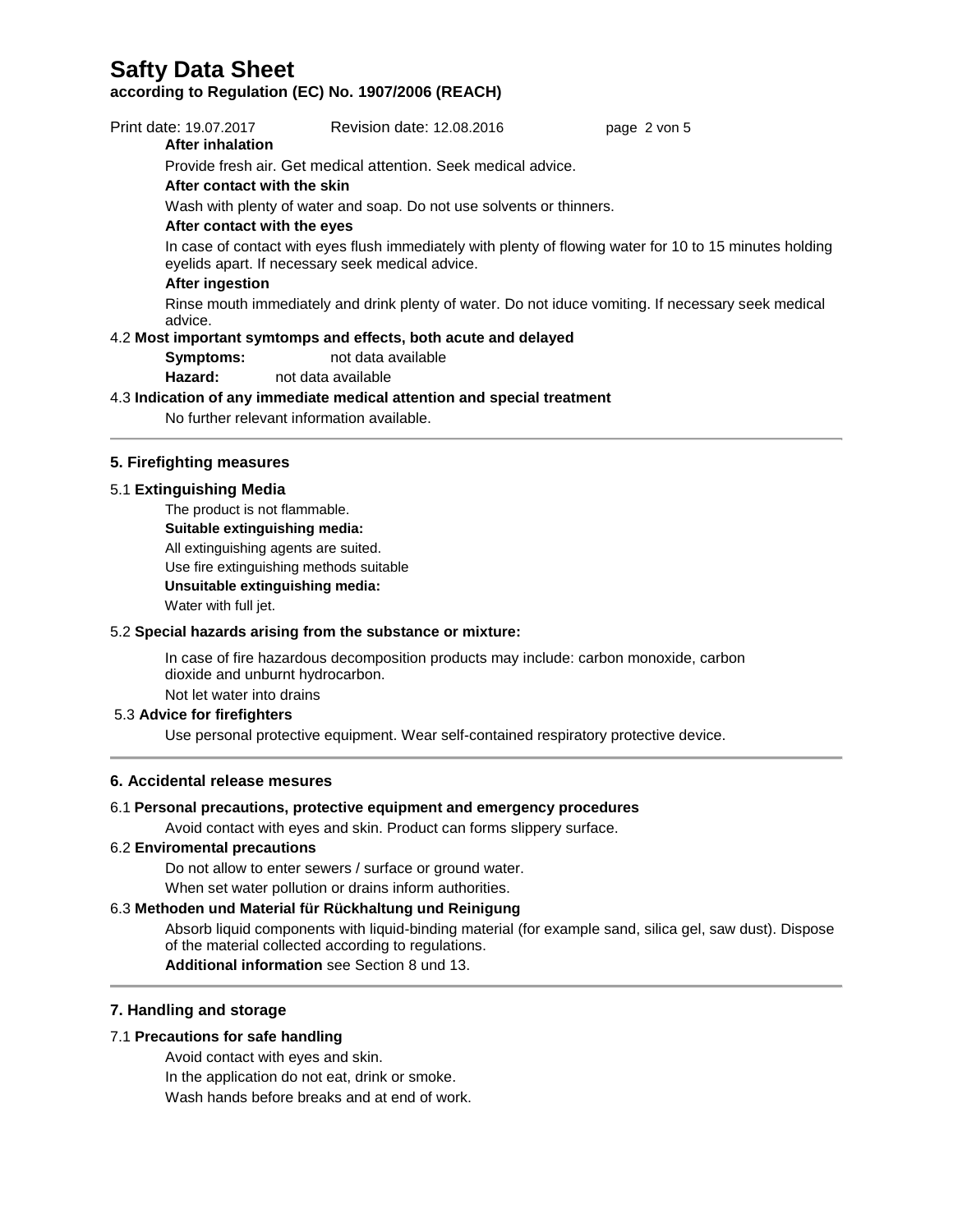**according to Regulation (EC) No. 1907/2006 (REACH)**

| Print date: 19.07.2017<br>Protect from frost.<br>7.4 Specific end use                                                                                                                                                                | Revision date: 12.08.2016<br>7.2 Conditions for safe storage, including any incompatibilities<br>Requirements to be met by storerooms and receptacles<br>Open containers carefully and kept upright to prevent leakage.<br>Protect from heat and direct sunlight. Store at room temperature and in dry conditions.<br>Do not store with oxidant and strong acid or alkaline materials. | page 3 von 5 |  |  |  |
|--------------------------------------------------------------------------------------------------------------------------------------------------------------------------------------------------------------------------------------|----------------------------------------------------------------------------------------------------------------------------------------------------------------------------------------------------------------------------------------------------------------------------------------------------------------------------------------------------------------------------------------|--------------|--|--|--|
| See the technical information of the manufacturer.                                                                                                                                                                                   |                                                                                                                                                                                                                                                                                                                                                                                        |              |  |  |  |
| 8. Exposure controls/personal protection<br>8.1 Control parametes<br>Not required.<br>8.2 Exposure Controls<br>General protective and hygienic measures<br><b>Protection of hands:</b><br>Eye protection:<br><b>Body protection:</b> | Avoid contact with eyes and skin. Wash hands before breaks and at end of work.<br>Respiratory protection: Normally no respiratory protection required<br>gloves of nitrile rubber, gloves thickness 0,2 mm<br>Eye glasses with side protection (EN 166).<br>Protective work clothing.                                                                                                  |              |  |  |  |
| <b>Risk management measures</b>                                                                                                                                                                                                      |                                                                                                                                                                                                                                                                                                                                                                                        |              |  |  |  |
|                                                                                                                                                                                                                                      | Do not allow to enter sewers / surface or ground water.                                                                                                                                                                                                                                                                                                                                |              |  |  |  |

## **9. Physical and chemical properties**

## 9.1 **Information on basic physical and chemical properties**

| <b>Allgemeine Angaben</b>     |                              |
|-------------------------------|------------------------------|
| Form:                         | Paste                        |
| Colour:                       | white                        |
| Odouer:                       | characteristic               |
| Odoue threshold:              | Not determined               |
| pH-value:                     | 9                            |
| Melting point/Melting range:  | 0 °C                         |
| Boiling point/Boiling range:  | 100 °C                       |
| Flash point:                  | not applicable               |
| Flammability (solid/gaseous): | The product is not flammable |
| Obere Explosionsgrenze:       | not applicable               |
| Untere Explosionsgrenze:      | not applicable               |
| Explosive properties:         | not applicable               |
| Oxidizing properties:         | Not determined               |
| Density:                      | ca. $1,7$ g/cm <sup>3</sup>  |
| Vapour density:               | not applicable               |
| Vapor pressure:               | 23 h Pa                      |
| Relative vapor density:       | not applicable               |
| Evaporation rate:             | not applicable               |
| Water solubility              | insoluble                    |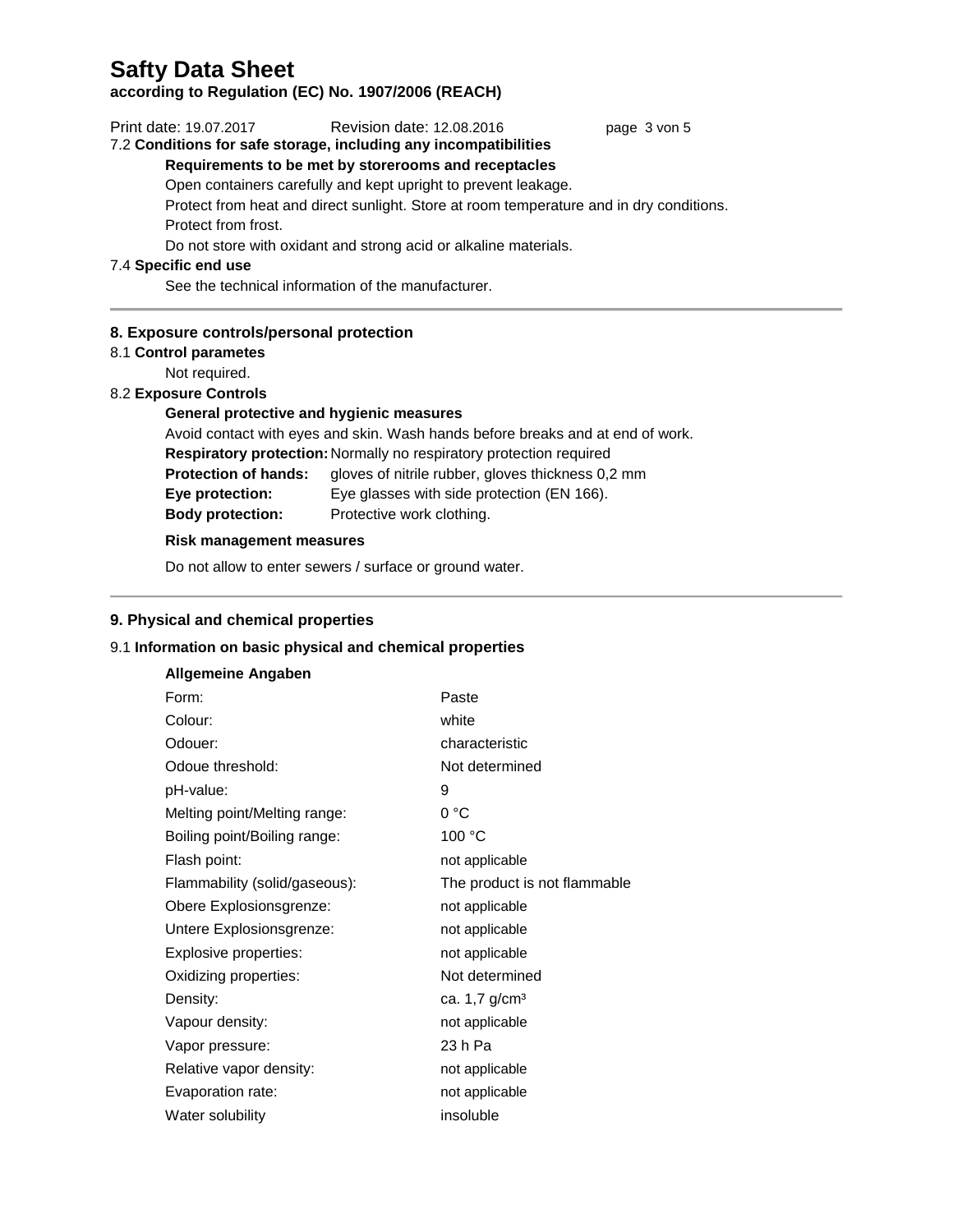### **according to Regulation (EC) No. 1907/2006 (REACH)**

| Print date: 19.07.2017 | Revision date: 12.08.2016 | page 4 von 5 |
|------------------------|---------------------------|--------------|
| Partition coefficient: | Not determined            |              |
| (n-octanol/water)      |                           |              |
| Viscosity:             | not applicable            |              |
| Thermal decomposition: | not data available        |              |
| Self-ignition:         | not applicable            |              |
| 9.2 Other Infromation  |                           |              |

No further relevant information available.

### **10. Stability and reactivity**

### 10.1 **Reactivity**

No decomposition if used and stored to specifications.

### 10.2 **Chemical stability**

No decomposition if used and stored to specifications.

### 10.3 **Possibility of hazardous reaction**

No decomposition if used and stored to specifications.

### 10.4 **Conditions to avoid**

Excessive heat and freezing.

### 10.5 **Incompatible materials**

No known incompatible materials

### 10.6 **Hazardous decomposition products**

No decomposition if used and stored to specifications.

In case of fire hazardous decomposition products may include: carbon monoxide, carbon dioxide and unburnt hydrocarbon.

### **11. Toxicological Information**

### **Information on toxicological effects**

| Acute oral toxicity:       |  |
|----------------------------|--|
| Acute inhalative toxicity: |  |
| Akute dermale Toxizität:   |  |

 $> 2000$  mg/kg No data available No data available

### **Skin corrosion/irritation**

| The substance is not classified as hazardous according to CLP Regulation. |  |                   |  |  |
|---------------------------------------------------------------------------|--|-------------------|--|--|
| Sensibilisierung of respiratory tracts/skin:                              |  | No data available |  |  |
| Germ cell mutagenicity:                                                   |  | No data available |  |  |
| <b>Carcinogenicity:</b>                                                   |  | No data available |  |  |
| <b>Reproductive toxicity:</b>                                             |  | No data available |  |  |
| <b>Aspiration toxicity:</b>                                               |  | No data available |  |  |
| Specific target organ toxicity single exposure:                           |  | No data available |  |  |
| Specific target organ toxicity after repeated exposure: No data available |  |                   |  |  |

### **12. Ecological information**

- 12.1 **Ecological toxicity** No further relevant information available.
- 

12.2 **Mobility in soil** No further relevant information available.

- 12.3 **Persistence and degradability** No further relevant information available.
	-
- 
- 12.3 **Bio accumulative potential** No further relevant information available. 12.4 **Results of PBT and vPvB assessment**
	- - PBT: not applicable
		- vPvB: not applicable
- 12.5 **Additional ecological informaiton**